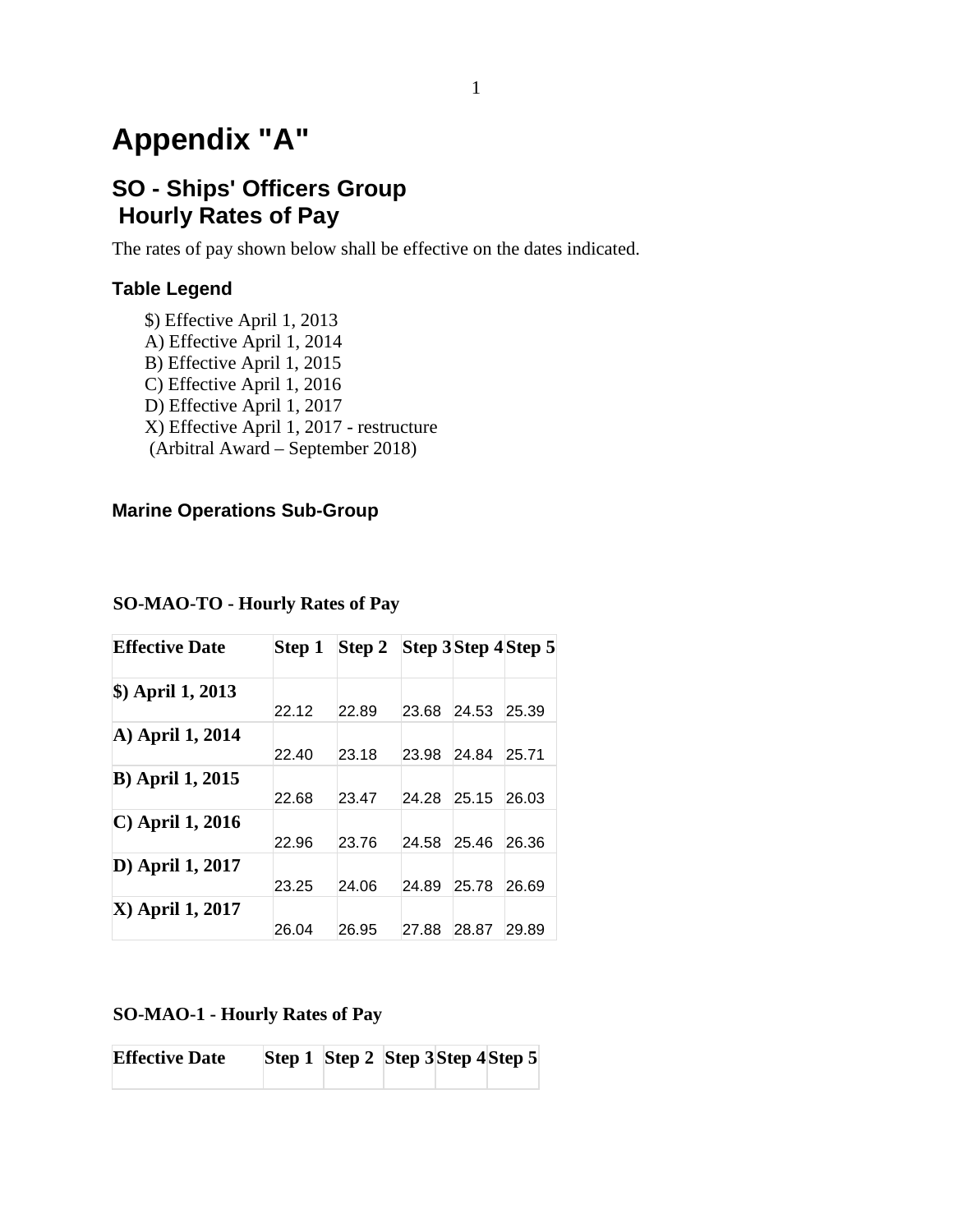| \$) April 1, 2013        | 23.76 | 24.61 | 25.47 | 26.36 | 27.29 |
|--------------------------|-------|-------|-------|-------|-------|
| A) April 1, 2014         | 24.06 | 24.92 | 25.79 | 26.69 | 27.63 |
| <b>B</b> ) April 1, 2015 | 24.36 | 25.23 | 26.11 | 27.02 | 27.98 |
| $\vert$ C) April 1, 2016 | 24.66 | 25.55 | 26.44 | 27.36 | 28.33 |
| D) April 1, 2017         | 24.97 | 25.87 | 26.77 | 27.70 | 28.68 |
| <b>X</b> ) April 1, 2017 | 27.97 | 28.97 | 29.98 | 31.02 | 32.12 |

**SO-MAO-2 - Hourly Rates of Pay**

| <b>Effective Date</b>       |       | Step 1 Step 2 Step 3 Step 4 |       |       |
|-----------------------------|-------|-----------------------------|-------|-------|
| \$) April 1, 2013           |       |                             |       |       |
|                             | 27.07 | 28.03                       | 29.01 | 30.03 |
| A) April 1, 2014            |       |                             |       |       |
|                             | 27.41 | 28.38                       | 29.37 | 30.41 |
| <b>B</b> ) April 1, 2015    |       |                             |       |       |
|                             | 27.75 | 28.73                       | 29.74 | 30.79 |
| $\mathbf C$ ) April 1, 2016 |       |                             |       |       |
|                             | 28.10 | 29.09                       | 30.11 | 31.17 |
| D) April 1, 2017            |       |                             |       |       |
|                             | 28.45 | 29.45                       | 30.49 | 31.56 |
| <b>X</b> ) April 1, 2017    |       |                             |       |       |
|                             | 31.86 | 32.98                       | 34.15 | 35.35 |

# **SO-MAO-3 - Hourly Rates of Pay**

| <b>Effective Date</b>    |       | Step 1 Step 2 Step 3 Step 4 |             |       |
|--------------------------|-------|-----------------------------|-------------|-------|
| \$) April 1, 2013        |       |                             |             |       |
|                          | 28.05 | 29.33                       | 30.36       | 31.43 |
| A) April 1, 2014         |       |                             |             |       |
|                          | 28.40 | 29.70                       | 30.74       | 31.82 |
| <b>B</b> ) April 1, 2015 |       |                             |             |       |
|                          | 28.76 | 30.07                       | 31.12 32.22 |       |
| $\vert$ C) April 1, 2016 |       |                             |             |       |
|                          | 29.12 | 30.45                       | 31.51       | 32.62 |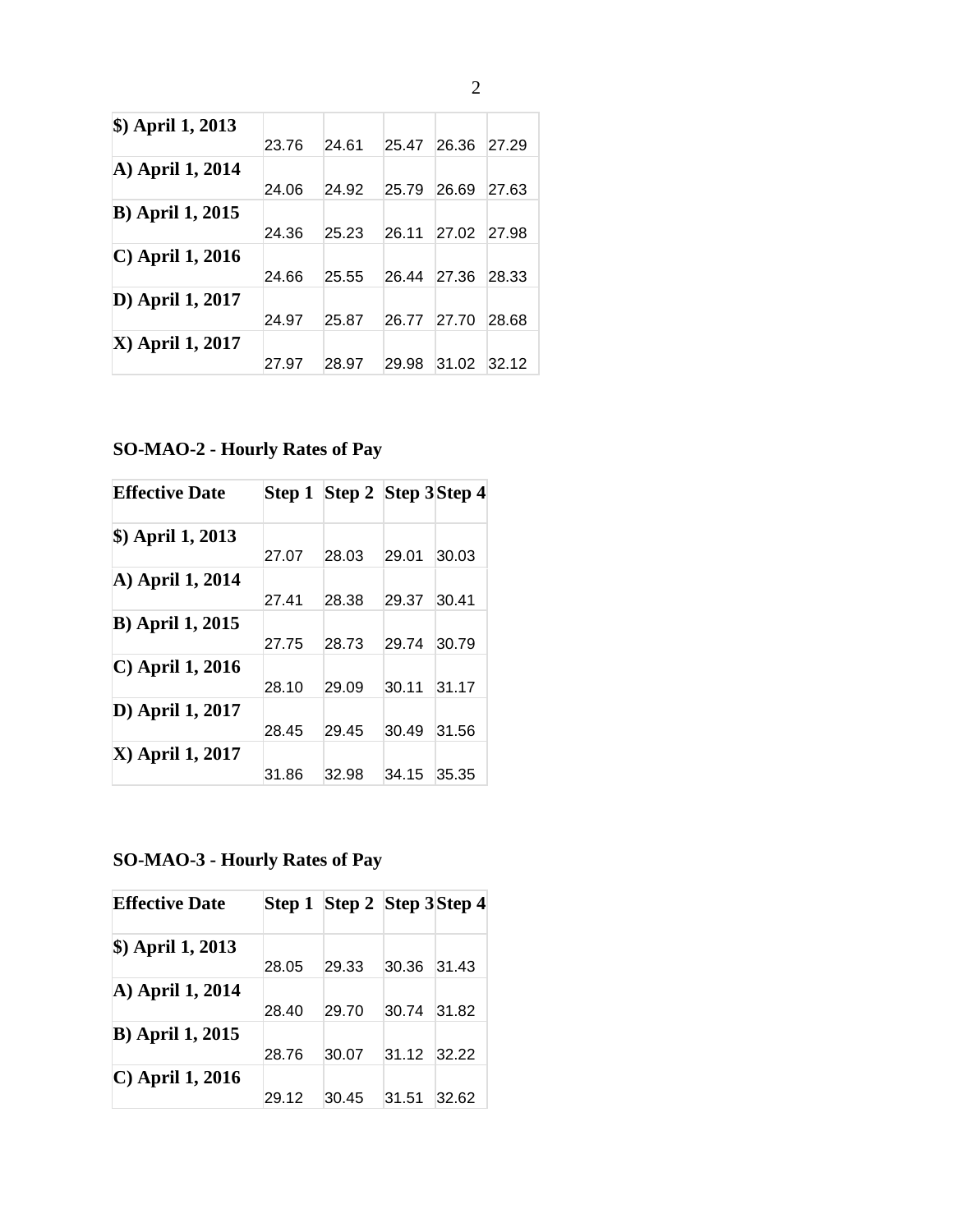| <b>D</b> ) April 1, 2017 |       |       |             |  |
|--------------------------|-------|-------|-------------|--|
|                          | 29.48 | 30.83 | 31.90 33.03 |  |
| <b>X</b> ) April 1, 2017 |       |       |             |  |
|                          | 33.02 | 34.53 | 35.73 36.99 |  |

## **SO-MAO-4 -Hourly Rates of Pay**

| <b>Effective Date</b>    |       | Step 1 Step 2 Step 3 Step 4 |       |       |
|--------------------------|-------|-----------------------------|-------|-------|
| \$) April 1, 2013        |       |                             |       |       |
|                          | 29.74 | 30.99                       | 32.08 | 33.21 |
| A) April 1, 2014         |       |                             |       |       |
|                          | 30.11 | 31.38                       | 32.48 | 33.63 |
| <b>B</b> ) April 1, 2015 |       |                             |       |       |
|                          | 30.49 | 31.77                       | 32.89 | 34.05 |
| C) April 1, 2016         |       |                             |       |       |
|                          | 30.87 | 32.17                       | 33.30 | 34.48 |
| D) April 1, 2017         |       |                             |       |       |
|                          | 31.26 | 32.57                       | 33.72 | 34.91 |
| X) April 1, 2017         |       |                             |       |       |
|                          | 35.01 | 36.48                       | 37.77 | 39.10 |

## **SO-MAO-5 - Hourly Rates of Pay**

| <b>Effective Date</b>    |       | Step 1 Step 2 Step 3 Step 4 |       |       |
|--------------------------|-------|-----------------------------|-------|-------|
| \$) April 1, 2013        |       |                             |       |       |
|                          | 31.67 | 32.99                       | 34.14 | 35.33 |
| A) April 1, 2014         |       |                             |       |       |
|                          | 32.07 | 33.40                       | 34.57 | 35.77 |
| <b>B</b> ) April 1, 2015 |       |                             |       |       |
|                          | 32.47 | 33.82                       | 35.00 | 36.22 |
| $(C)$ April 1, 2016      |       |                             |       |       |
|                          | 32.88 | 34.24                       | 35.44 | 36.67 |
| D) April 1, 2017         |       |                             |       |       |
|                          | 33.29 | 34.67                       | 35.88 | 37.13 |
| X) April 1, 2017         |       |                             |       |       |
|                          | 37.28 | 38.83                       | 40.19 | 41.59 |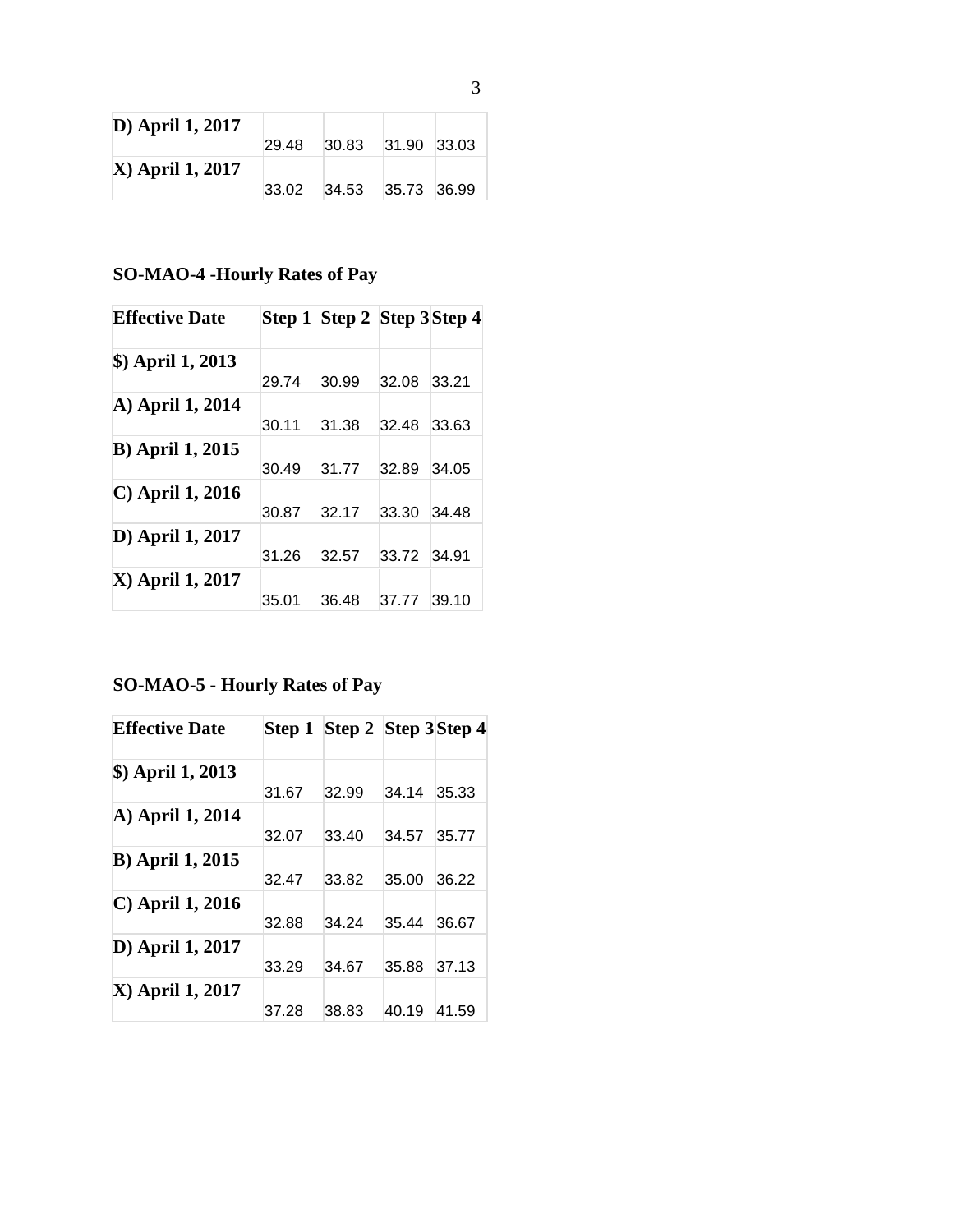**SO-MAO-6 - Hourly Rates of Pay**

| <b>Effective Date</b>       |       | Step 1 Step 2 Step 3 Step 4 |       |       |
|-----------------------------|-------|-----------------------------|-------|-------|
| \$) April 1, 2013           | 33.25 | 34.41                       | 35.63 | 36.86 |
| A) April 1, 2014            | 33.67 | 34.84                       | 36.08 | 37.32 |
| <b>B</b> ) April 1, 2015    | 34.09 | 35.28                       | 36.53 | 37.79 |
| $\mathbf C$ ) April 1, 2016 | 34.52 | 35.72                       | 36.99 | 38.26 |
| D) April 1, 2017            | 34.95 | 36.17                       | 37.45 | 38.74 |
| <b>X</b> ) April 1, 2017    | 39.14 | 40.51                       | 41.94 | 43.39 |

# **SO-MAO-7 - Hourly Rates of Pay**

| <b>Effective Date</b>       |       | Step 1 Step 2 Step 3 Step 4 |       |       |
|-----------------------------|-------|-----------------------------|-------|-------|
| \$) April 1, 2013           |       |                             |       |       |
|                             | 34.51 | 35.72                       | 36.98 | 38.27 |
| A) April 1, 2014            |       |                             |       |       |
|                             | 34.94 | 36.17                       | 37.44 | 38.75 |
| <b>B</b> ) April 1, 2015    |       |                             |       |       |
|                             | 35.38 | 36.62                       | 37.91 | 39.23 |
| $\mathbf C$ ) April 1, 2016 |       |                             |       |       |
|                             | 35.82 | 37.08                       | 38.38 | 39.72 |
| D) April 1, 2017            |       |                             |       |       |
|                             | 36.27 | 37.54                       | 38.86 | 40.22 |
| <b>X</b> ) April 1, 2017    |       |                             |       |       |
|                             | 40.62 | 42.04                       | 43.52 | 45.05 |

# **SO-MAO-8 -Hourly Rates of Pay**

| <b>Effective Date</b>  |       | Step 1 Step 2 Step 3 Step 4 |       |       |
|------------------------|-------|-----------------------------|-------|-------|
| $\angle$ April 1, 2013 |       |                             |       |       |
| A) April 1, 2014       | 36.31 | 37.58                       | 38.90 | 40.26 |
|                        | 36.76 | 38.05                       | 39.39 | 40.76 |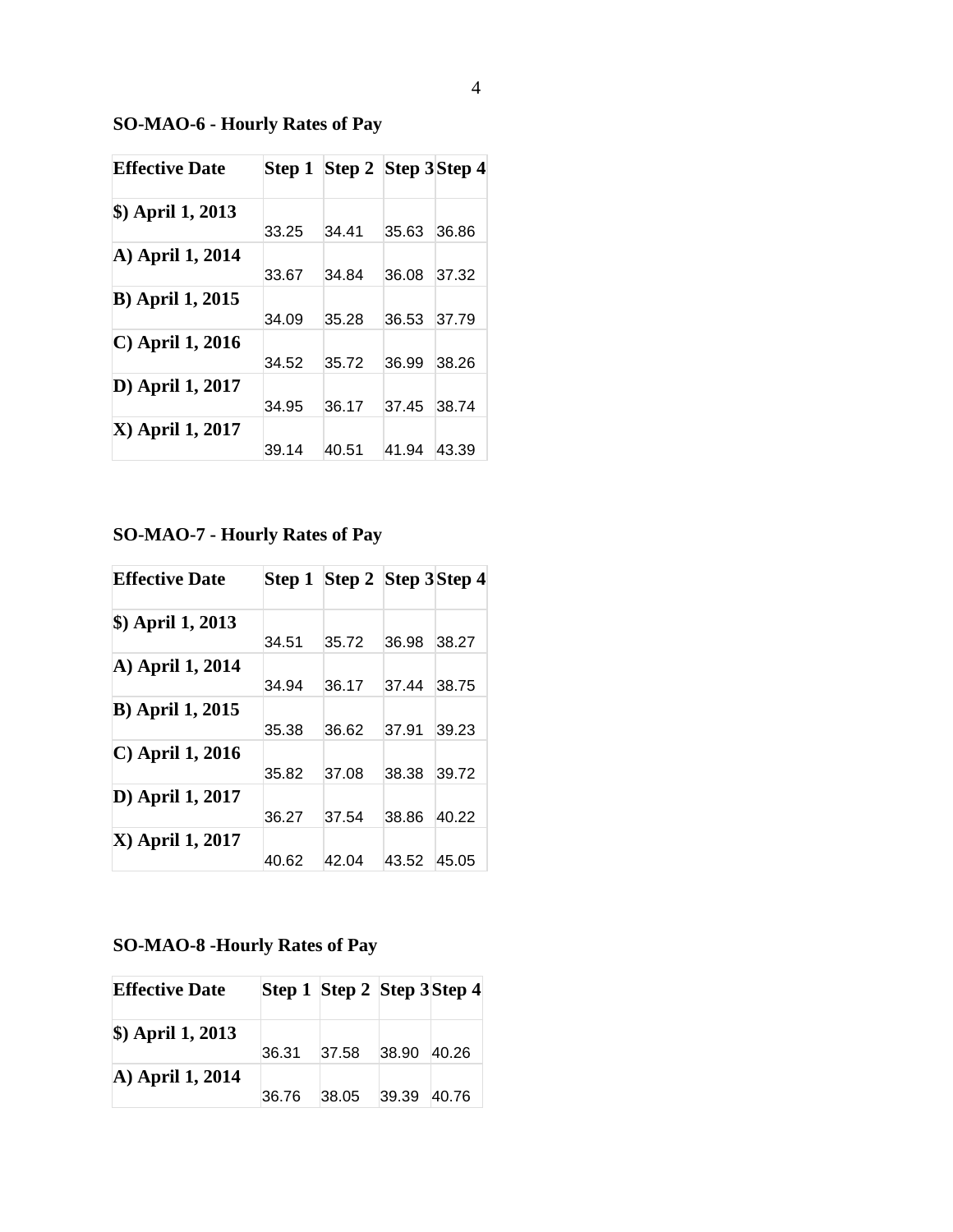| <b>B</b> ) April 1, 2015  |       |       |       |       |
|---------------------------|-------|-------|-------|-------|
|                           | 37.22 | 38.53 | 39.88 | 41.27 |
| $\mathbf C$ April 1, 2016 |       |       |       |       |
|                           | 37.69 | 39.01 | 40.38 | 41.79 |
| D) April 1, 2017          |       |       |       |       |
|                           | 38.16 | 39.50 | 40.88 | 42.31 |
| <b>X</b> ) April 1, 2017  |       |       |       |       |
|                           | 42.74 | 44.24 | 45.79 | 47.39 |

**SO-MAO-9 - Hourly Rates of Pay**

| <b>Effective Date</b>    |       | Step 1 Step 2 Step 3 Step 4 |       |       |
|--------------------------|-------|-----------------------------|-------|-------|
| \$) April 1, 2013        | 39.09 | 40.46                       | 41.88 | 43.34 |
| A) April 1, 2014         | 39.58 | 40.97                       | 42.40 | 43.88 |
| <b>B</b> ) April 1, 2015 | 40.07 | 41.48                       | 42.93 | 44.43 |
| C) April 1, 2016         | 40.57 | 42.00                       | 43.47 | 44.99 |
| D) April 1, 2017         | 41.08 | 42.53                       | 44.01 | 45.55 |
| <b>X</b> ) April 1, 2017 | 46.01 | 47.63                       | 49.29 | 51.02 |

# **SO-MAO-10 - Hourly Rates of Pay**

| <b>Effective Date</b>    |       | Step 1 Step 2 Step 3 Step 4 |       |       |
|--------------------------|-------|-----------------------------|-------|-------|
| \$) April 1, 2013        |       |                             |       |       |
|                          | 42.62 | 44.09                       | 45.65 | 47.23 |
| A) April 1, 2014         |       |                             |       |       |
|                          | 43.15 | 44.64                       | 46.22 | 47.82 |
| <b>B</b> ) April 1, 2015 |       |                             |       |       |
|                          | 43.69 | 45.20                       | 46.80 | 48.42 |
| C) April 1, 2016         |       |                             |       |       |
|                          | 44.24 | 45.77                       | 47.39 | 49.03 |
| D) April 1, 2017         |       |                             |       |       |
|                          | 44.79 | 46.34                       | 47.98 | 49.64 |
| X) April 1, 2017         |       |                             |       |       |
|                          | 50.16 | 51.90                       | 53.74 | 55.60 |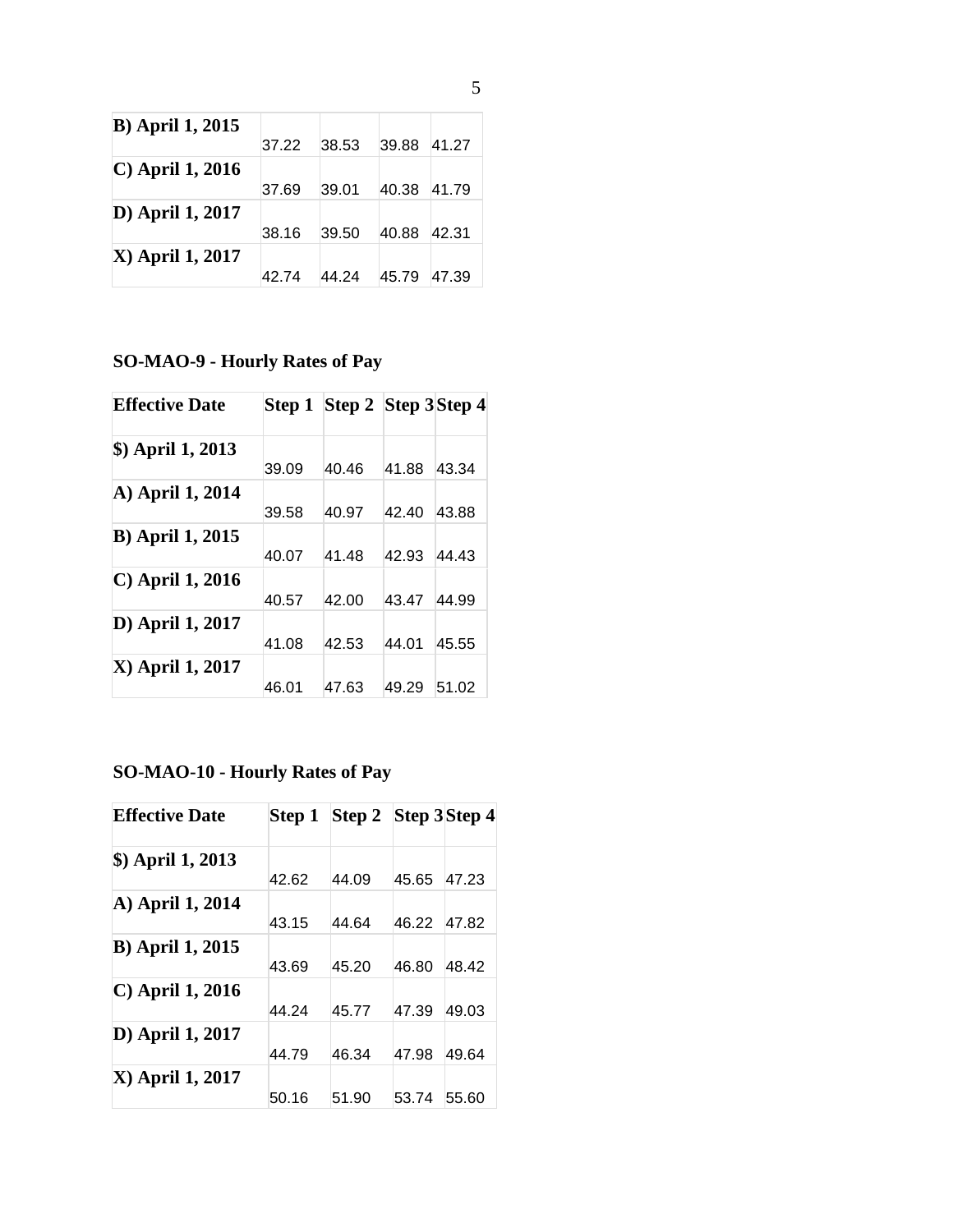**SO-MAO-11 - HourlyRates of Pay**

| <b>Effective Date</b>       |       | Step 1 Step 2 Step 3 Step 4 |       |       |
|-----------------------------|-------|-----------------------------|-------|-------|
| \$) April 1, 2013           | 46.92 | 48.56                       | 50.28 | 52.02 |
| A) April 1, 2014            | 47.51 | 49.17                       | 50.91 | 52.67 |
| <b>B</b> ) April 1, 2015    | 48.10 | 49.78                       | 51.55 | 53.33 |
| $\mathbf C$ ) April 1, 2016 | 48.70 | 50.40                       | 52.19 | 54.00 |
| D) April 1, 2017            | 49.31 | 51.03                       | 52.84 | 54.68 |
| X) April 1, 2017            | 55.23 | 57.15                       | 59.18 | 61.24 |

## **SO-MAO-12 - Hourly Rates of Pay**

| <b>Effective Date</b>       | Step 1 | Step 2 Step 3 Step 4 |       |       |
|-----------------------------|--------|----------------------|-------|-------|
| \$) April 1, 2013           |        |                      |       |       |
|                             | 51.14  | 52.93                | 54.78 | 56.70 |
| A) April 1, 2014            |        |                      |       |       |
|                             | 51.78  | 53.59                | 55.46 | 57.41 |
| <b>B</b> ) April 1, 2015    |        |                      |       |       |
|                             | 52.43  | 54.26                | 56.15 | 58.13 |
| $\mathbf C$ ) April 1, 2016 |        |                      |       |       |
|                             | 53.09  | 54.94                | 56.85 | 58.86 |
| D) April 1, 2017            |        |                      |       |       |
|                             | 53.75  | 55.63                | 57.56 | 59.60 |
| X) April 1, 2017            |        |                      |       |       |
|                             | 60.20  | 62.31                | 64.47 | 66.75 |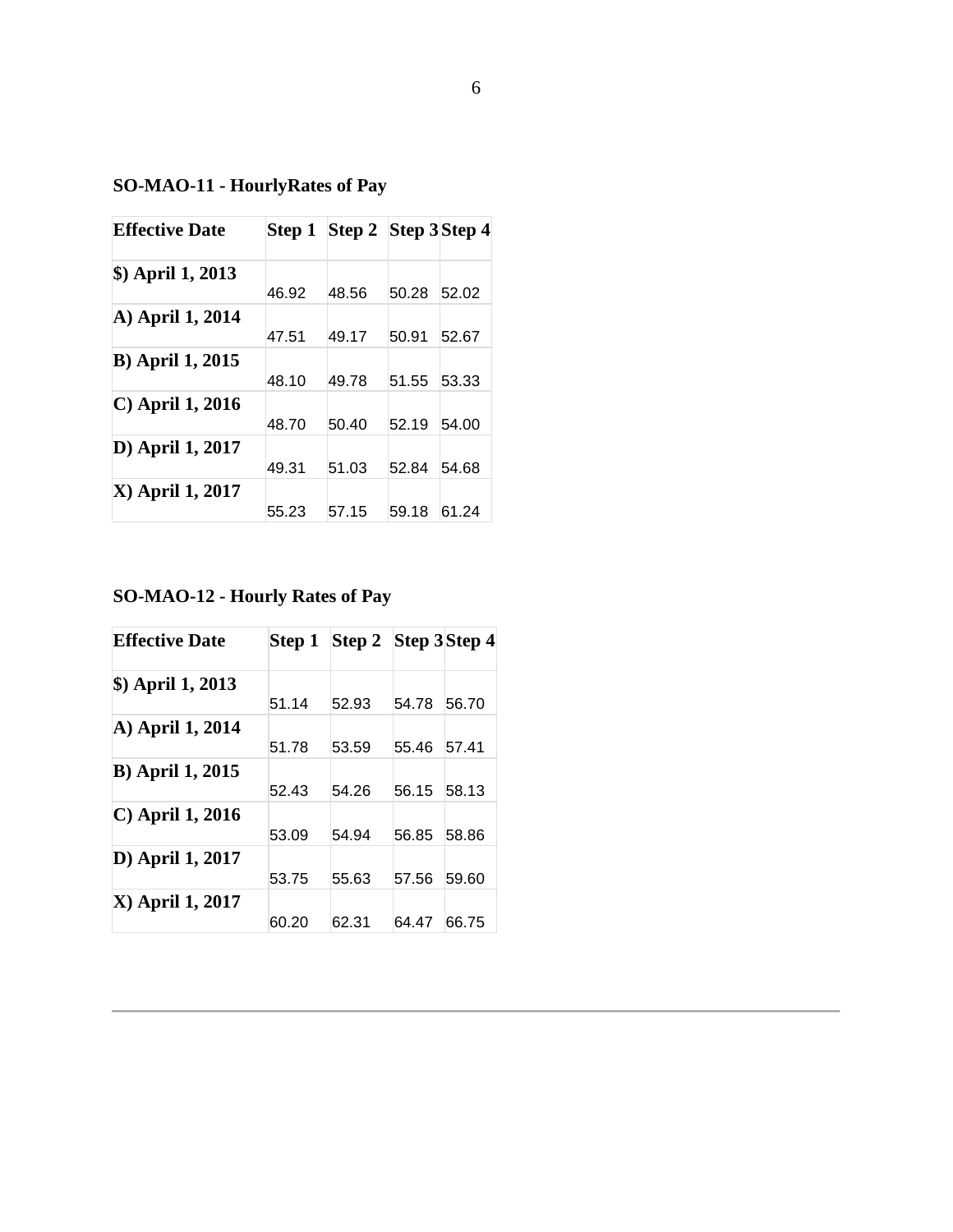# **\*\*Appendix "B"**

# **SO - Ships' Officers Group Hourly Rates of Pay**

The rates of pay shown below shall be effective on the dates indicated.

### **Table Legend**

\$) Effective April 1, 2013 A) Effective April 1, 2014 B) Effective April 1, 2015 C) Effective April 1, 2016 D) Effective April 1, 2017 X) Effective April 1, 2017 - Restructure (Arbitral Award – DATE 2018)

### **Floating Plant Sub-Group**

**SO-FLP-1 - Hourly Rates of Pay**

| <b>Effective Date</b>    |       | Step 1 Step 2 Step 3 Step 4 |       |       |
|--------------------------|-------|-----------------------------|-------|-------|
| \$) April 1, 2013        | 25.79 | 26.69                       | 27.63 | 28.58 |
| A) April 1, 2014         | 26.11 | 27.02                       | 27.98 | 28.94 |
| <b>B</b> ) April 1, 2015 | 26.44 | 27.36                       | 28.33 | 29.30 |
| C) April 1, 2016         | 26.77 | 27.70                       | 28.68 | 29.67 |
| D) April 1, 2017         | 27.10 | 28.05                       | 29.04 | 30.04 |
| <b>X</b> ) April 1, 2017 | 30.35 | 31.42                       | 32.52 | 33.64 |

#### **SO-FLP-2 - Hourly Rates of Pay**

| <b>Effective Date</b> |       | Step 1 Step 2 Step 3 Step 4 |  |
|-----------------------|-------|-----------------------------|--|
| $$)$ April 1, 2013    | 27.68 | 28.65 29.65 30.68           |  |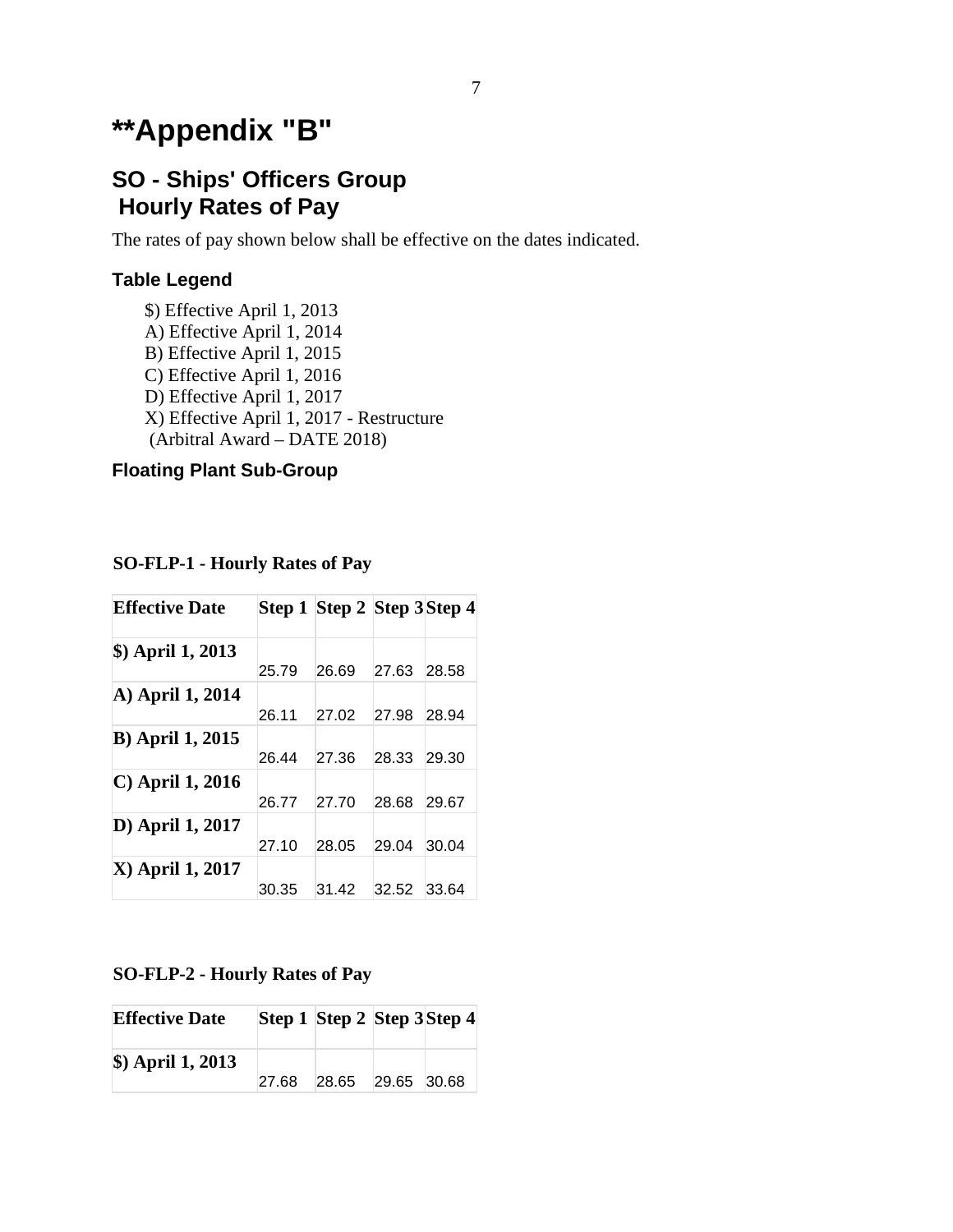| A) April 1, 2014         | 28.03 | 29.01 | 30.02 | 31.06 |
|--------------------------|-------|-------|-------|-------|
| <b>B</b> ) April 1, 2015 | 28.38 | 29.37 | 30.40 | 31.45 |
| $\vert$ C) April 1, 2016 | 28.73 | 29.74 | 30.78 | 31.84 |
| D) April 1, 2017         | 29.09 | 30.11 | 31.16 | 32.24 |
| <b>X</b> ) April 1, 2017 | 32.58 | 33.72 | 34.90 | 36.11 |

**SO-FLP-3 - Hourly Rates of Pay**

| <b>Effective Date</b>    |       | Step 1 Step 2 Step 3 Step 4 |       |       |
|--------------------------|-------|-----------------------------|-------|-------|
| \$) April 1, 2013        |       |                             |       |       |
|                          | 29.77 | 30.82                       | 31.91 | 33.02 |
| A) April 1, 2014         | 30.14 | 31.21                       | 32.31 | 33.43 |
| <b>B</b> ) April 1, 2015 | 30.52 | 31.60                       | 32.71 | 33.85 |
| C) April 1, 2016         |       |                             |       |       |
|                          | 30.90 | 32.00                       | 33.12 | 34.27 |
| D) April 1, 2017         |       |                             |       |       |
|                          | 31.29 | 32.40                       | 33.53 | 34.70 |
| X) April 1, 2017         |       |                             |       |       |
|                          | 35.04 | 36.29                       | 37.55 | 38.86 |

**SO-FLP-4 - Hourly Rates of Pay**

| <b>Effective Date</b>       |       | Step 1 Step 2 Step 3 Step 4 |       |       |
|-----------------------------|-------|-----------------------------|-------|-------|
| \$) April 1, 2013           | 31.62 | 32.72                       | 33.87 | 35.06 |
| A) April 1, 2014            | 32.02 | 33.13                       | 34.29 | 35.50 |
| <b>B</b> ) April 1, 2015    | 32.42 | 33.54                       | 34.72 | 35.94 |
| $\mathbf C$ ) April 1, 2016 | 32.83 | 33.96                       | 35.15 | 36.39 |
| D) April 1, 2017            | 33.24 | 34.38                       | 35.59 | 36.84 |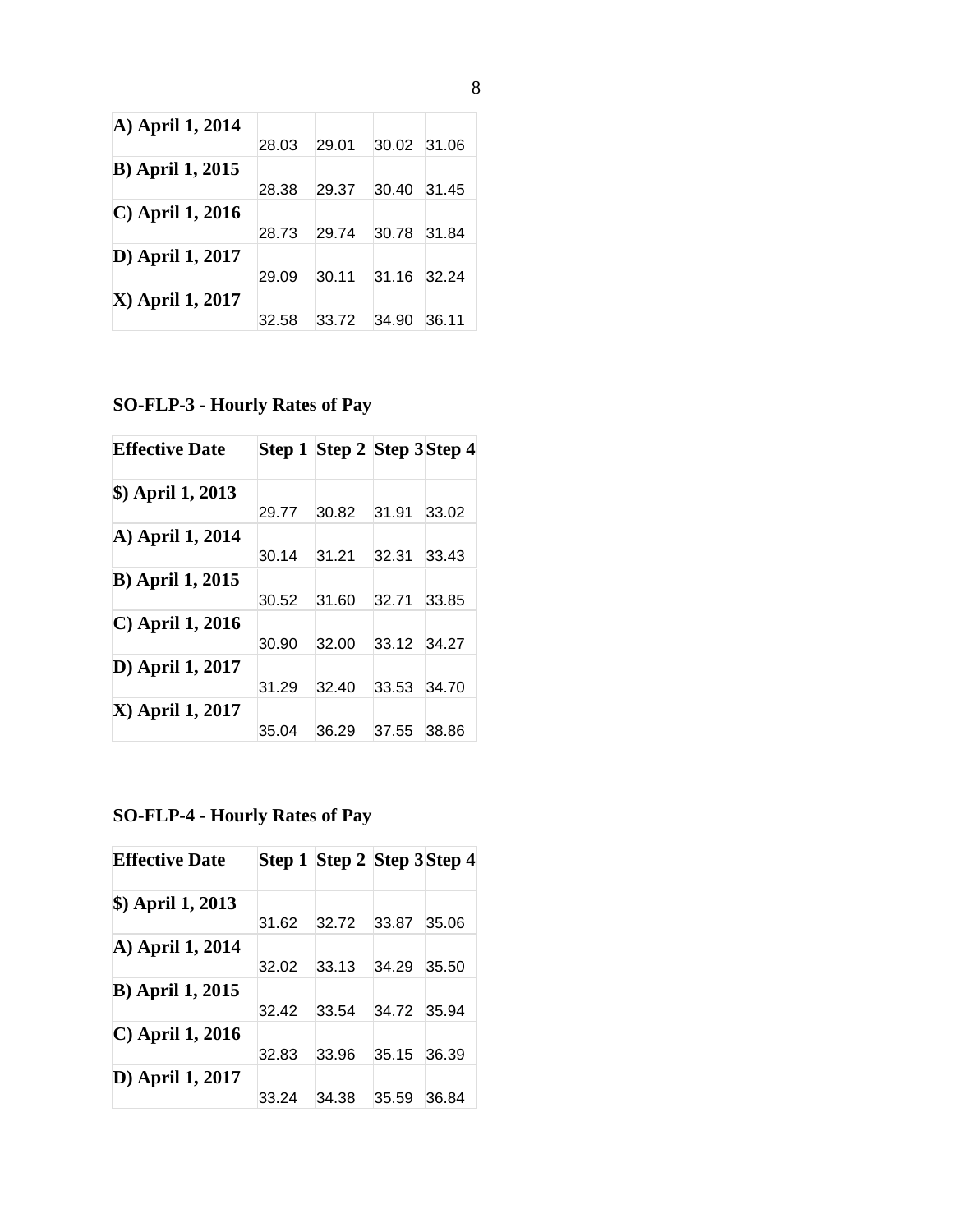| <b>X</b> ) April 1, 2017 |                         |  |  |
|--------------------------|-------------------------|--|--|
|                          | 37.23 38.51 39.86 41.26 |  |  |

## **SO-FLP-5 - Hourly Rates of Pay**

| <b>Effective Date</b>       |       | Step 1 Step 2 Step 3 Step 4 |       |       |
|-----------------------------|-------|-----------------------------|-------|-------|
| \$) April 1, 2013           |       |                             |       |       |
|                             | 33.84 | 35.04                       | 36.27 | 37.53 |
| A) April 1, 2014            |       |                             |       |       |
|                             | 34.26 | 35.48                       | 36.72 | 38.00 |
| <b>B</b> ) April 1, 2015    |       |                             |       |       |
|                             | 34.69 | 35.92                       | 37.18 | 38.48 |
| $\mathbf C$ ) April 1, 2016 |       |                             |       |       |
|                             | 35.12 | 36.37                       | 37.64 | 38.96 |
| D) April 1, 2017            |       |                             |       |       |
|                             | 35.56 | 36.82                       | 38.11 | 39.45 |
| X) April 1, 2017            |       |                             |       |       |
|                             | 39.83 | 41.24                       | 42.68 | 44.18 |

**SO-FLP-6 - Hourly Rates of Pay**

| <b>Effective Date</b>       |       | Step 1 Step 2 Step 3 Step 4 |       |       |
|-----------------------------|-------|-----------------------------|-------|-------|
| \$) April 1, 2013           |       |                             |       |       |
|                             | 36.02 | 37.27                       | 38.58 | 39.92 |
| A) April 1, 2014            |       |                             |       |       |
|                             | 36.47 | 37.74                       | 39.06 | 40.42 |
| <b>B</b> ) April 1, 2015    |       |                             |       |       |
|                             | 36.93 | 38.21                       | 39.55 | 40.93 |
| $\mathbf C$ ) April 1, 2016 |       |                             |       |       |
|                             | 37.39 | 38.69                       | 40.04 | 41.44 |
| D) April 1, 2017            |       |                             |       |       |
|                             | 37.86 | 39.17                       | 40.54 | 41.96 |
| <b>X</b> ) April 1, 2017    |       |                             |       |       |
|                             | 42.40 | 43.87                       | 45.40 | 47.00 |

**SO-FLP-7 - Hourly Rates of Pay**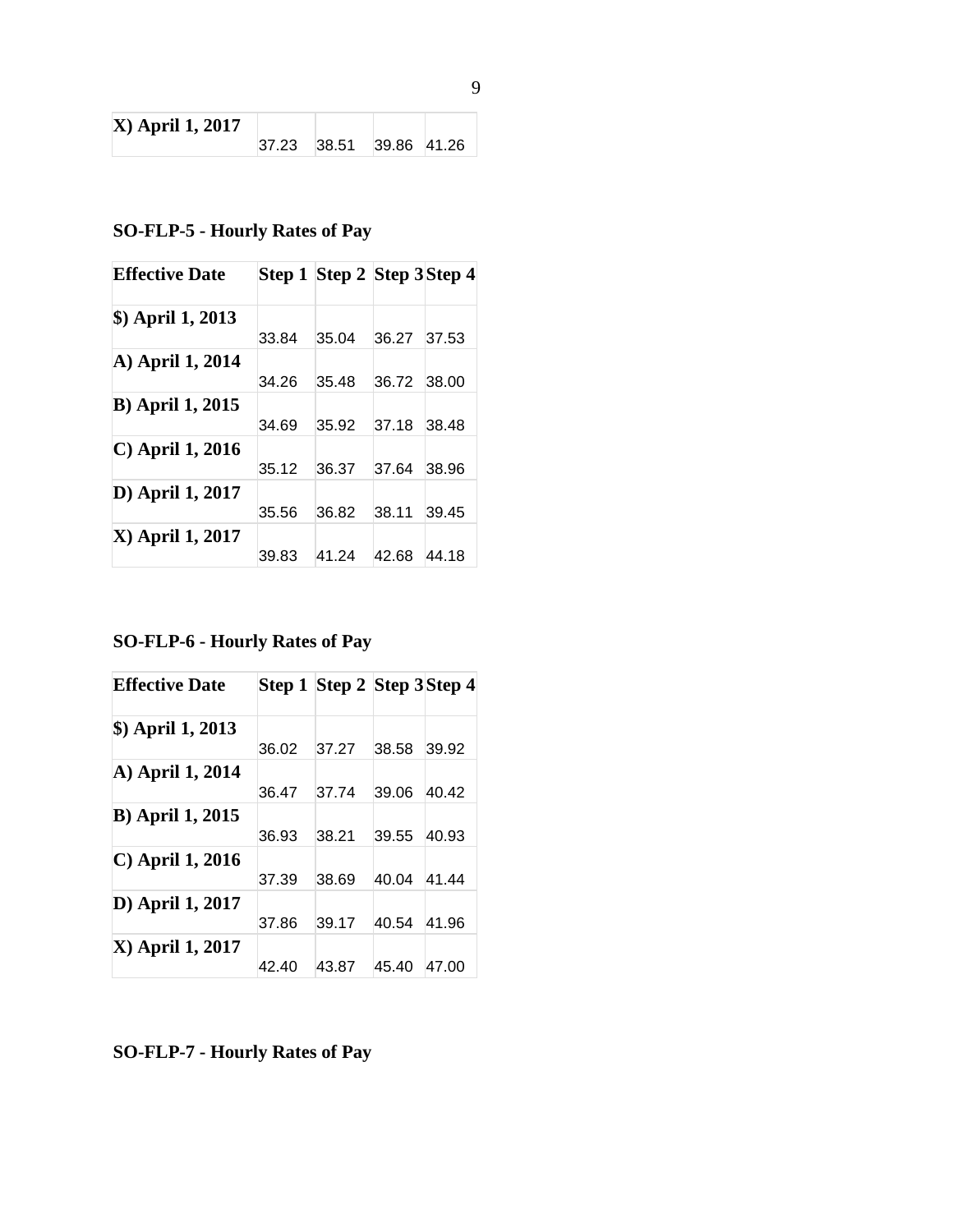| <b>Effective Date</b>    |       | Step 1 Step 2 Step 3 Step 4 |       |       |
|--------------------------|-------|-----------------------------|-------|-------|
| \$) April 1, 2013        |       |                             |       |       |
|                          | 38.16 | 39.49                       | 40.87 | 42.30 |
| A) April 1, 2014         |       |                             |       |       |
|                          | 38.64 | 39.98                       | 41.38 | 42.83 |
| <b>B</b> ) April 1, 2015 |       |                             |       |       |
|                          | 39.12 | 40.48                       | 41.90 | 43.37 |
| C) April 1, 2016         |       |                             |       |       |
|                          | 39.61 | 40.99                       | 42.42 | 43.91 |
| D) April 1, 2017         |       |                             |       |       |
|                          | 40.11 | 41.50                       | 42.95 | 44.46 |
| X) April 1, 2017         |       |                             |       |       |
|                          | 44.92 | 46.48                       | 48.10 | 49.80 |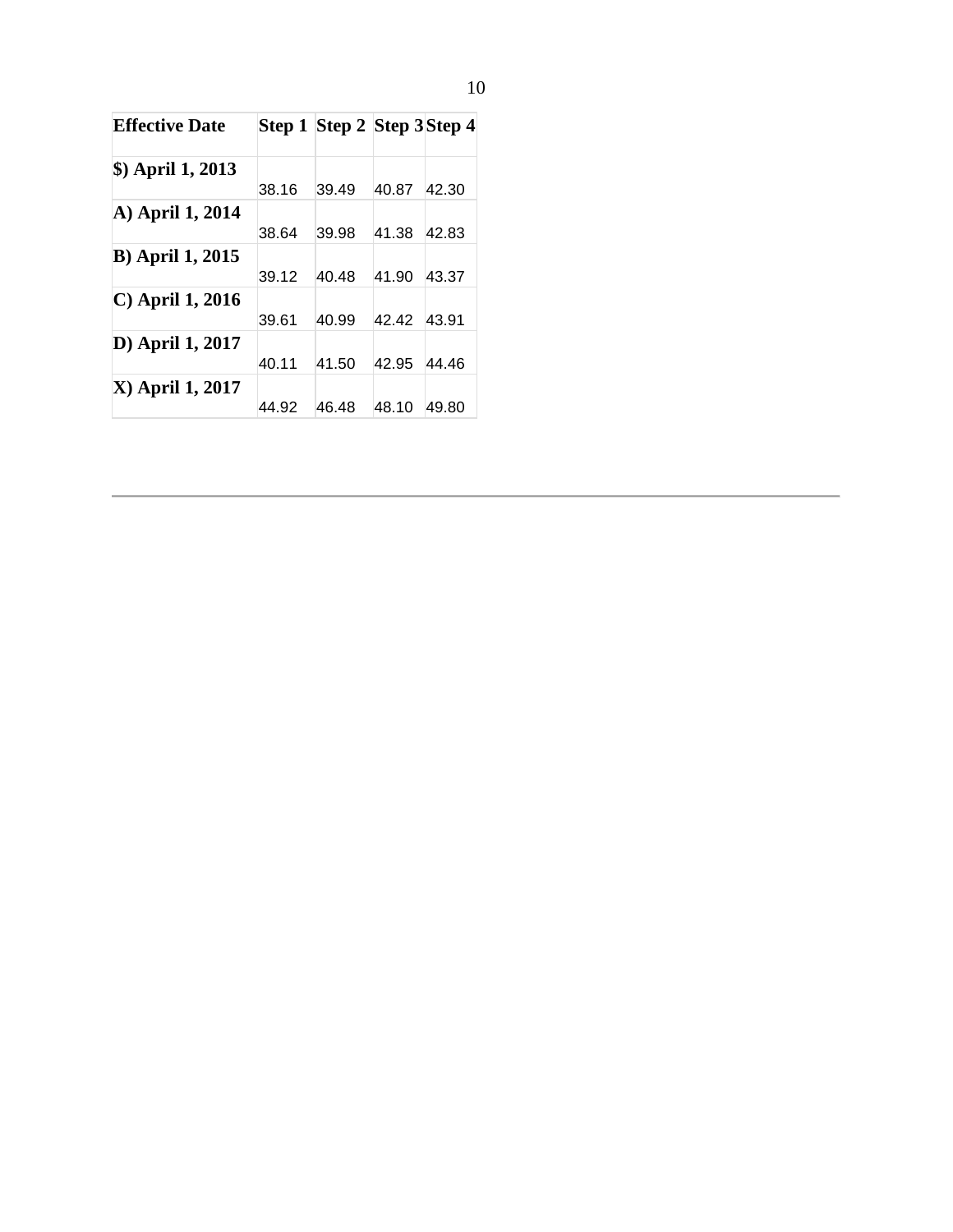# **\*\*Appendix "C"**

# **SO - Ships' Officers Group Hourly Rates of Pay**

The rates of pay shown below shall be effective on the dates indicated.

### **Table Legend**

\$) Effective April 1, 2013 A) Effective April 1, 2014 B) Effective April 1, 2015 C) Effective April 1, 2016 D) Effective April 1, 2017 X) Effective April 1, 2017 - Restructure (Arbitral Award – DATE 2018)

### **Radio Sub-Group**

**SO-RAD-1 - Hourly Rates of Pay**

| <b>Effective Date</b>       |       | Step 1 Step 2 Step 3 Step 4 |       |       |
|-----------------------------|-------|-----------------------------|-------|-------|
| \$) April 1, 2013           |       |                             |       |       |
|                             | 27.44 | 28.40                       | 29.40 | 30.43 |
| A) April 1, 2014            |       |                             |       |       |
|                             | 27.78 | 28.76                       | 29.77 | 30.81 |
| <b>B</b> ) April 1, 2015    |       |                             |       |       |
|                             | 28.13 | 29.12                       | 30.14 | 31.20 |
| $\mathbf C$ ) April 1, 2016 |       |                             |       |       |
|                             | 28.48 | 29.48                       | 30.52 | 31.59 |
| D) April 1, 2017            |       |                             |       |       |
|                             | 28.84 | 29.85                       | 30.90 | 31.98 |
| <b>X</b> ) April 1, 2017    |       |                             |       |       |
|                             | 32.30 | 33.43                       | 34.61 | 35.82 |

#### **SO-RAD-2 - Hourly Rates of Pay**

| <b>Effective Date</b> |       | Step 1 Step 2 Step 3 Step 4 |             |  |
|-----------------------|-------|-----------------------------|-------------|--|
| $$)$ April 1, 2013    | 29.00 | 30.01                       | 31.07 32.15 |  |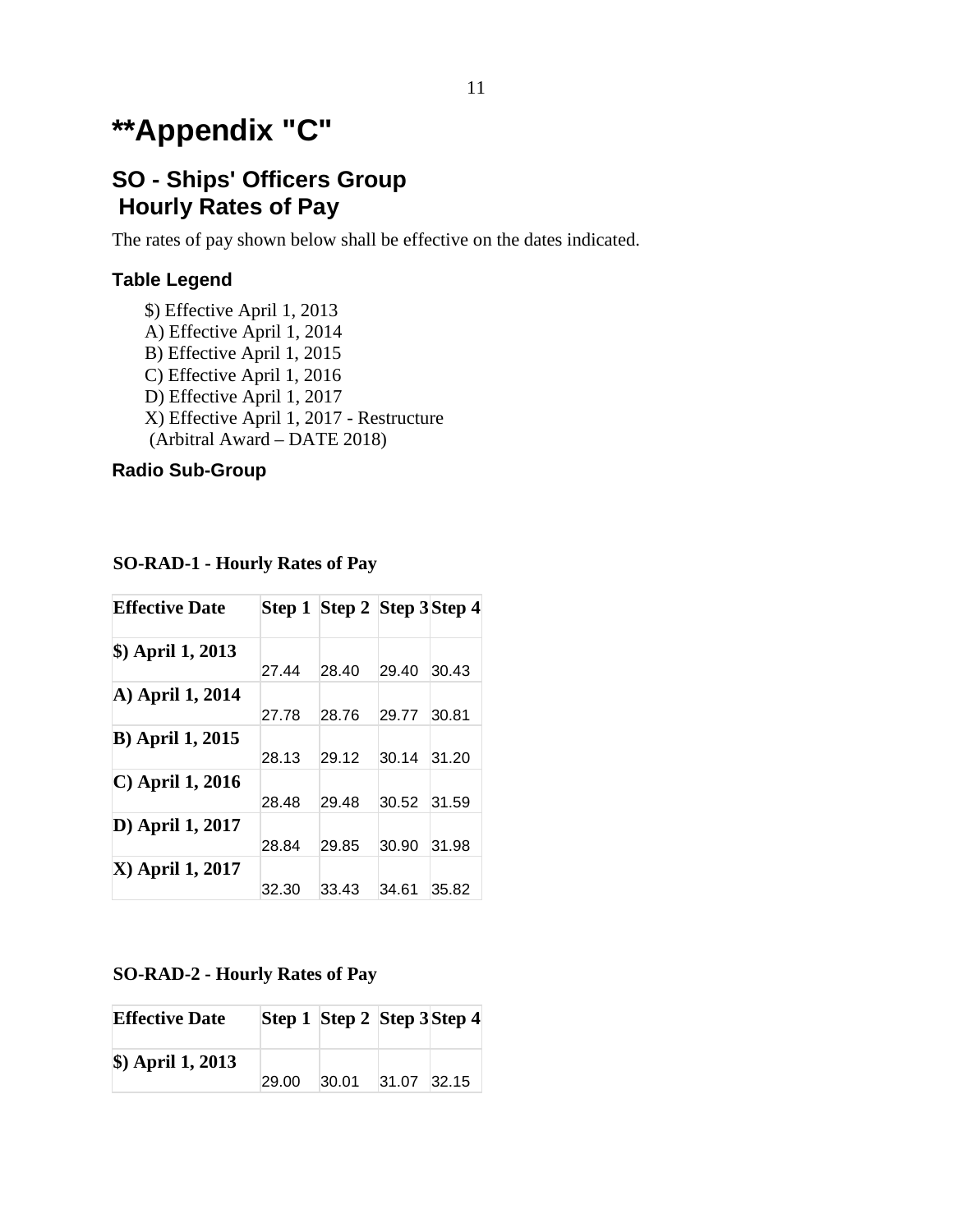| A) April 1, 2014            | 29.36 | 30.39 | 31.46 | 32.55 |
|-----------------------------|-------|-------|-------|-------|
| <b>B</b> ) April 1, 2015    | 29.73 | 30.77 | 31.85 | 32.96 |
| $\mathcal{C}$ April 1, 2016 | 30.10 | 31.15 | 32.25 | 33.37 |
| D) April 1, 2017            | 30.48 | 31.54 | 32.65 | 33.79 |
| <b>X</b> ) April 1, 2017    | 34.14 | 35.32 | 36.57 | 37.84 |

**SO-RAD-3 - Hourly Rates of Pay**

| <b>Effective Date</b>       |       | Step 1 Step 2 Step 3 Step 4 |       |       |
|-----------------------------|-------|-----------------------------|-------|-------|
| \$) April 1, 2013           |       |                             |       |       |
|                             | 30.43 | 31.48                       | 32.58 | 33.72 |
| A) April 1, 2014            | 30.81 | 31.87                       | 32.99 | 34.14 |
| <b>B</b> ) April 1, 2015    | 31.20 | 32.27                       | 33.40 | 34.57 |
| $\mathbf C$ ) April 1, 2016 | 31.59 | 32.67                       | 33.82 | 35.00 |
| D) April 1, 2017            | 31.98 | 33.08                       | 34.24 | 35.44 |
| X) April 1, 2017            | 35.82 | 37.05                       | 38.35 | 39.69 |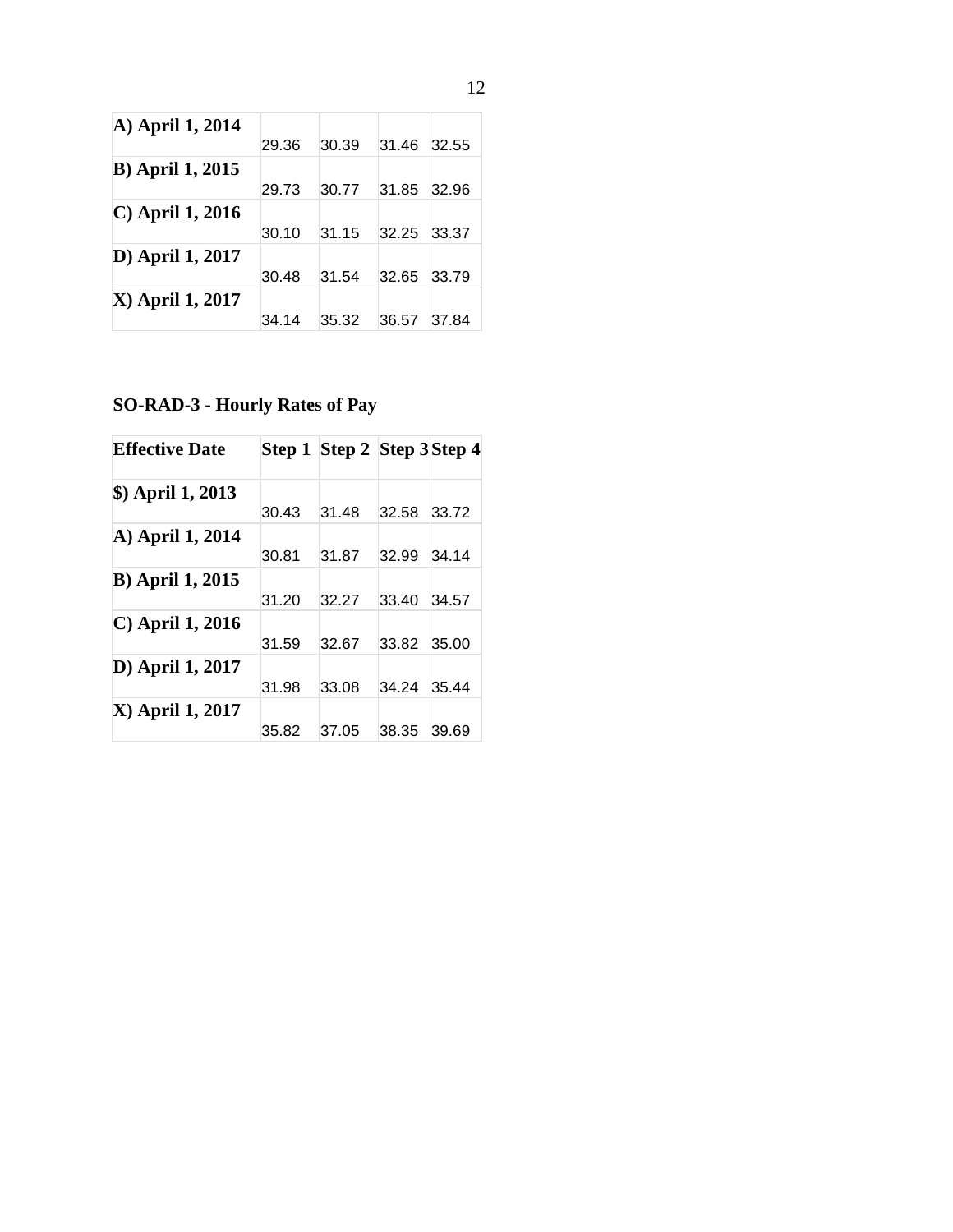# **\*\*Appendix "D"**

# **SO - Ships' Officers Group Rates of Pay**

The rates of pay shown below shall be effective on the dates indicated.

### **Table Legend**

\$) Effective April 1, 2013 A) Effective April 1, 2014 B) Effective April 1, 2015 C) Effective April 1, 2016 D) Effective April 1, 2017 X) Effective April 1, 2017 - Restructure (Arbitral Award – DATE 2018)

### **Instruction Sub-Group**

| <b>Effective Date</b>    |       | Step 1 Step 2 Step 3 Step 4 Step 5 Step 6 Step 7 Step 8 |       |             |       |       |       |                             |
|--------------------------|-------|---------------------------------------------------------|-------|-------------|-------|-------|-------|-----------------------------|
| \$) April 1, 2013        | 75200 | 78209                                                   | 81335 | 84588 87972 |       | 91494 | 95153 | 98958                       |
| A) April 1, 2014         | 76140 | 79187                                                   | 82352 | 85645 89072 |       | 92638 | 96342 | 100195                      |
| <b>B</b> ) April 1, 2015 | 77092 | 80177                                                   | 83381 | 86716       | 90185 | 93796 | 97546 | 101447                      |
| $\vert$ C) April 1, 2016 | 78056 | 81179                                                   | 84423 | 87800       | 91312 | 94968 | 98765 | 102715                      |
| D) April 1, 2017         | 79032 | 82194                                                   | 85478 | 88898       | 92453 | 96155 |       | 100000 103999               |
| <b>X</b> ) April 1, 2017 | 88516 | 92057                                                   | 95735 | 99566       |       |       |       | 103547 107694 112000 116479 |

**SO-INS-1 - Annual Rates of Pay**

### **SO-INS-1 - Weekly Rates of Pay**

| <b>Effective Date</b>  | Step 1 Step 2 Step 3 Step 4 Step 5 Step 6 Step 7 Step 8         |  |  |  |
|------------------------|-----------------------------------------------------------------|--|--|--|
| $\angle$ April 1, 2013 | 1441.28 1498.95 1558.86 1621.21 1686.06 1753.56 1823.69 1896.62 |  |  |  |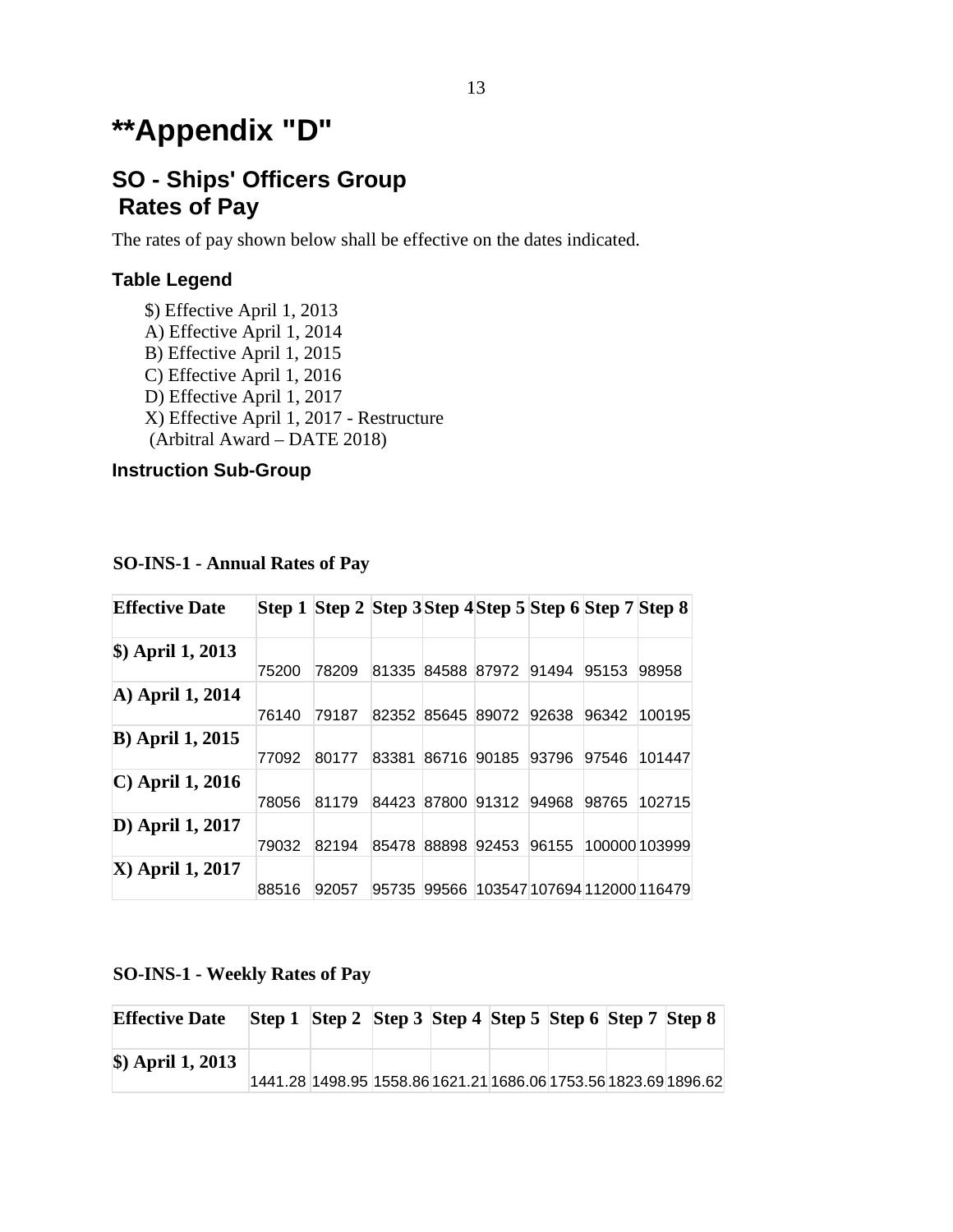| A) April 1, 2014            | 1459.29 1517.69 1578.35 1641.46 1707.15 1775.49 1846.48 1920.33 |  |  |                                                                 |
|-----------------------------|-----------------------------------------------------------------|--|--|-----------------------------------------------------------------|
| <b>B</b> ) April 1, 2015    |                                                                 |  |  | 1477.54 1536.66 1598.07 1661.99 1728.48 1797.68 1869.56 1944.32 |
| $\mathcal{C}$ April 1, 2016 | 1496.01 1555.87 1618.04 1682.77 1750.08 1820.15 1892.92 1968.63 |  |  |                                                                 |
| D) April 1, 2017            | 1514.72 1575.32 1638.26 1703.81 1771.94 1842.90 1916.59 1993.23 |  |  |                                                                 |
| <b>X</b> ) April 1, 2017    |                                                                 |  |  | 1696.49 1764.36 1834.85 1908.27 1984.57 2064.05 2146.58 2232.42 |

**SO-INS-1 - Hourly Rates of Pay**

| <b>Effective Date</b>     |       | Step 1 Step 2 Step 3 Step 4 Step 5 Step 6 Step 7 Step 8 |       |       |       |       |       |       |
|---------------------------|-------|---------------------------------------------------------|-------|-------|-------|-------|-------|-------|
| $$)$ April 1, 2013        | 36.03 | 37.47                                                   | 38.97 | 40.53 | 42.15 | 43.84 | 45.59 | 47.42 |
| A) April 1, 2014          | 36.48 | 37.94                                                   | 39.46 | 41.04 | 42.68 | 44.39 | 46.16 | 48.01 |
| <b>B</b> ) April 1, 2015  | 36.94 | 38.42                                                   | 39.95 | 41.55 | 43.21 | 44.94 | 46.74 | 48.61 |
| $\mathbf C$ April 1, 2016 | 37.40 | 38.90                                                   | 40.45 | 42.07 | 43.75 | 45.50 | 47.32 | 49.22 |
| D) April 1, 2017          | 37.87 | 39.38                                                   | 40.96 | 42.60 | 44.30 | 46.07 | 47.91 | 49.83 |
| <b>X</b> ) April 1, 2017  | 42.41 | 44.11                                                   | 45.87 | 47.71 | 49.61 | 51.60 | 53.66 | 55.81 |

## **SO-INS-2 - Annual Rates of Pay**

| <b>Effective Date</b>     |       | Step 1 Step 2 Step 3 Step 4 Step 5 Step 6 Step 7 Step 8 |       |       |       |       |                             |
|---------------------------|-------|---------------------------------------------------------|-------|-------|-------|-------|-----------------------------|
| $$)$ April 1, 2013        | 81365 | 84618                                                   | 88003 | 91524 | 95183 | 98988 | 102949107066                |
| A) April 1, 2014          | 82382 | 85676                                                   | 89103 | 92668 | 96373 |       | 100225 104236 108404        |
| <b>B</b> ) April 1, 2015  | 83412 | 86747                                                   | 90217 | 93826 | 97578 |       | 101478 105539 109759        |
| $\mathbf C$ April 1, 2016 | 84455 | 87831                                                   | 91345 | 94999 | 98798 |       | 102746 106858 111131        |
| D) April 1, 2017          | 85511 | 88929                                                   | 92487 | 96186 |       |       | 100033 104030 108194 112520 |